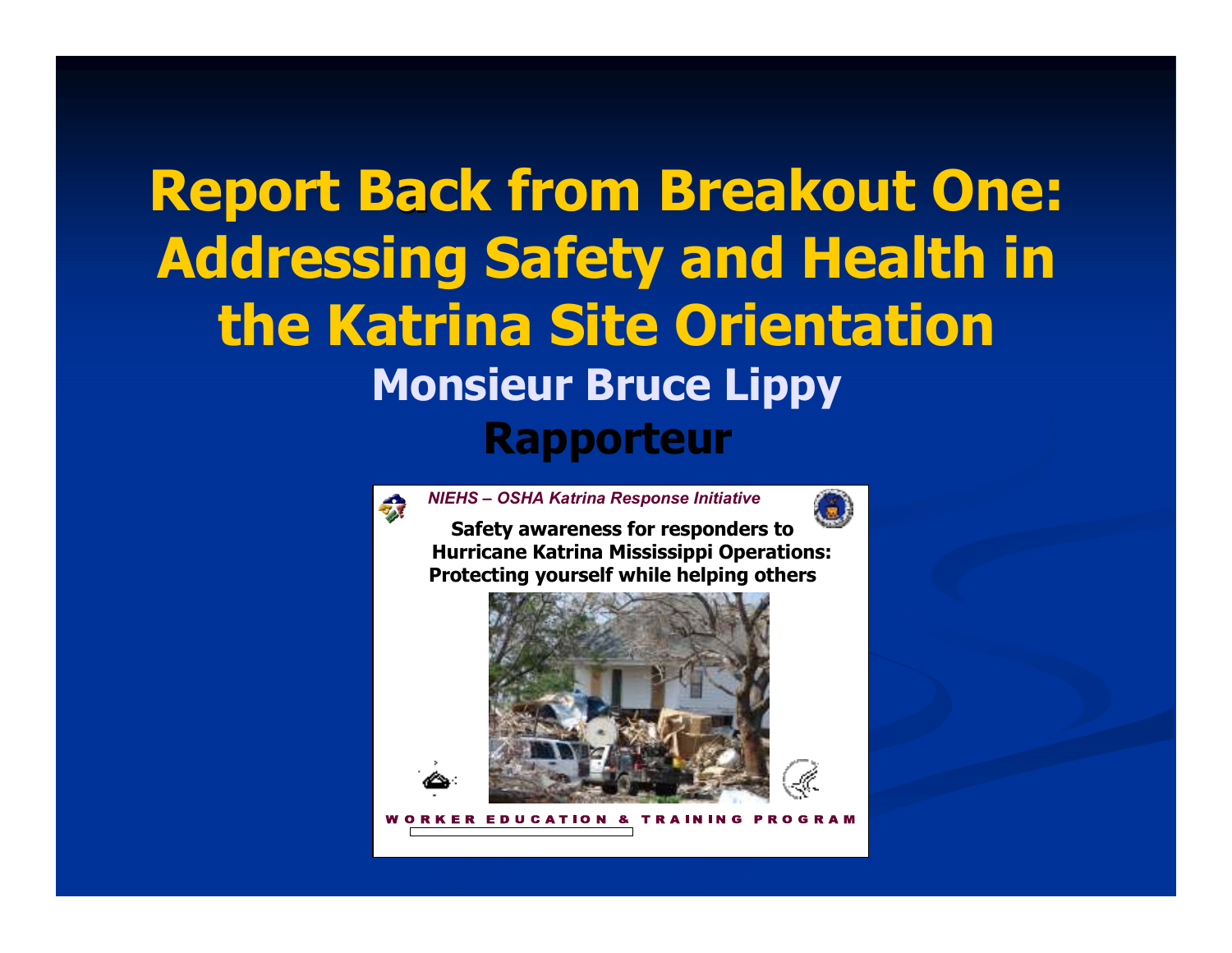# Initial Comments

- **<u></u>** PowerPoint should have more detailed instructor notes
- Booklet should be much more pictorial
- Performance objectives, not knowledge objectives, based on the target populations should drive the process
- Materials should train workers to ask ■ Critical thinking skills are essential the right questions about hazards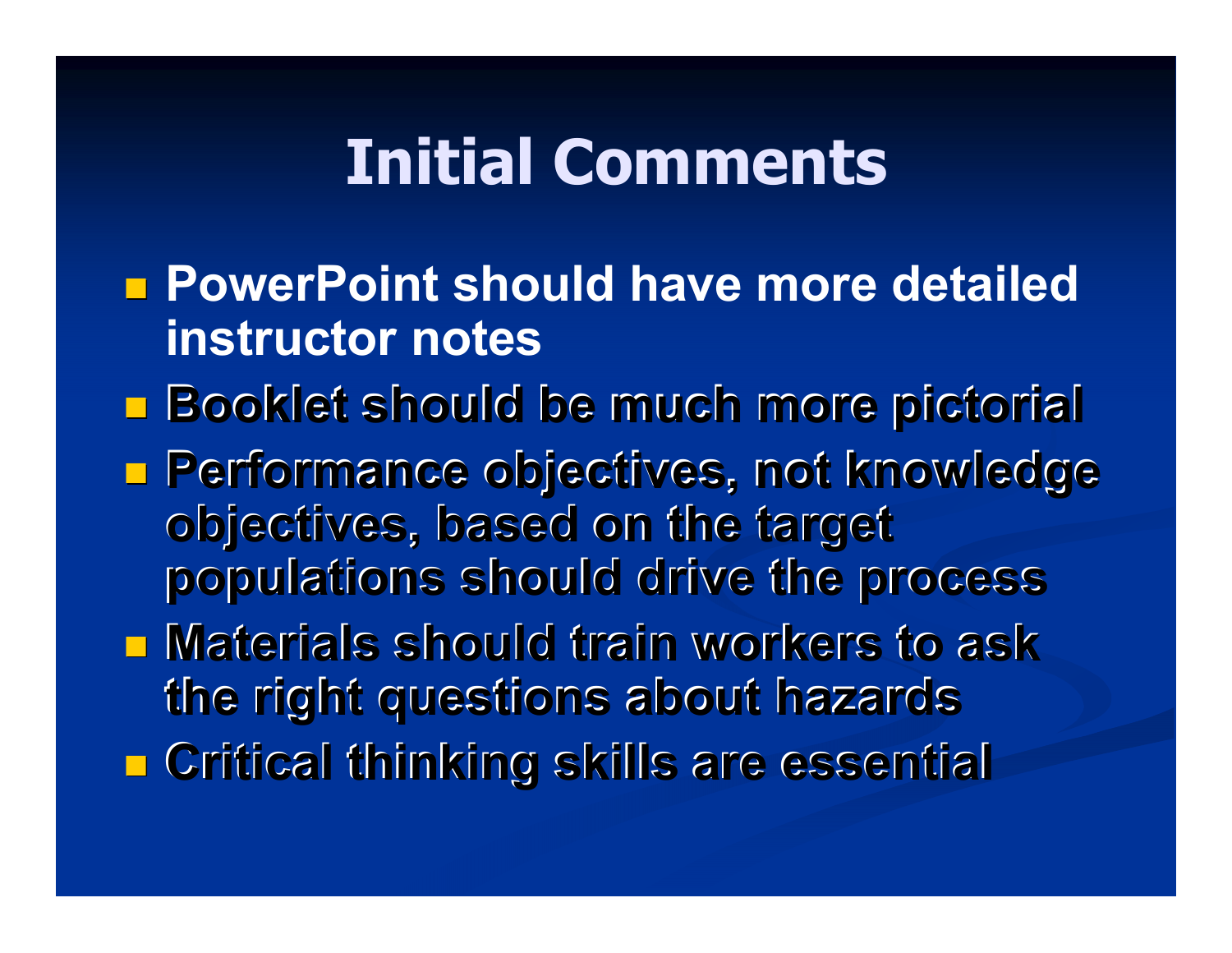# Initial comments (2)

■ Materials should be more scenariobased and tied to HASP

 $\blacksquare$  **Workers' rights need to be more** prominent in the materials, particularly the booklet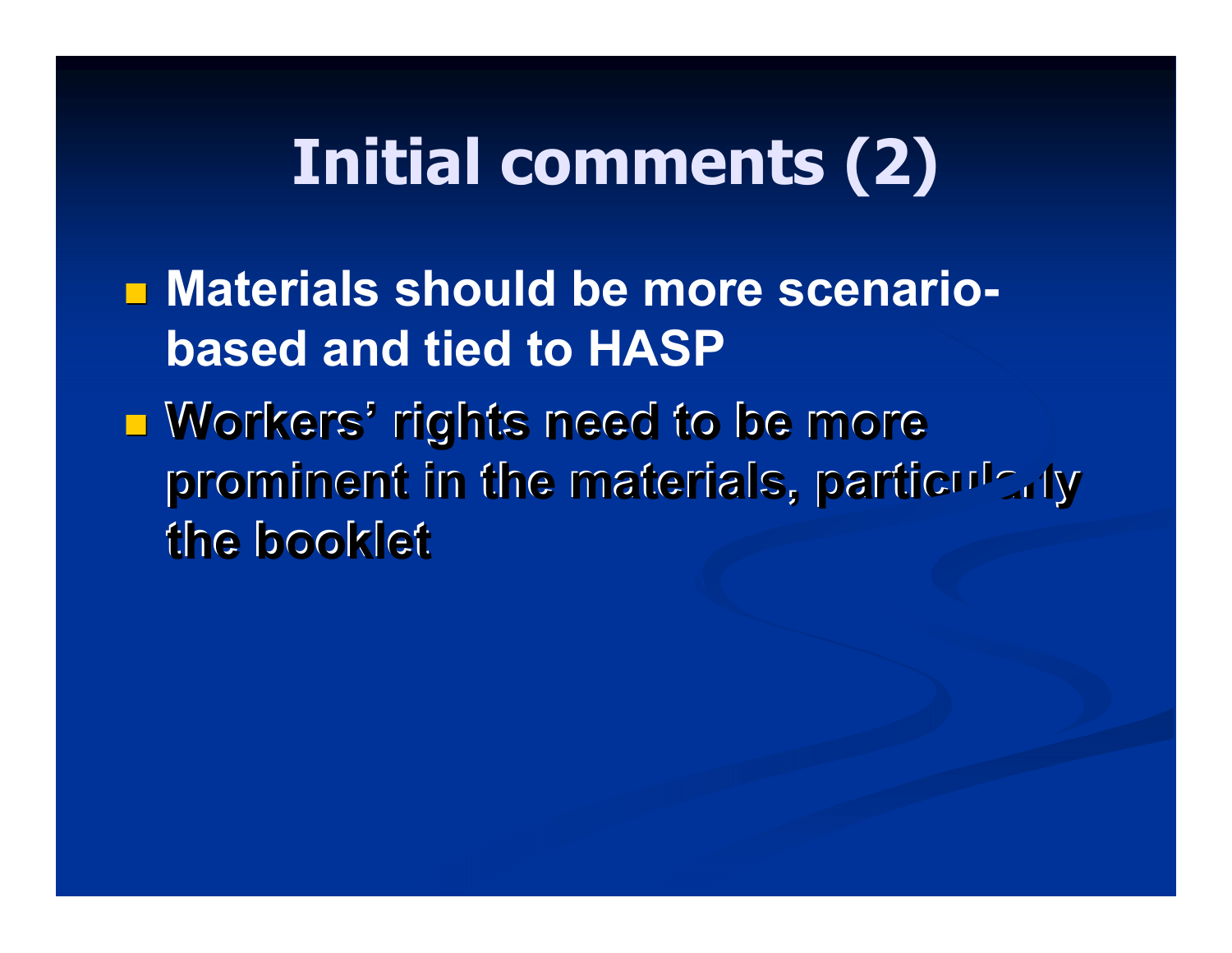#### Question 1: How should this be integrated into other courses being provided under the OSHA HASP?

■ General consensus: a short, specific �OSHA has included it in the Katrinamodule like the Katrina orientation is needed for every course provided

revision of the 7600, for instance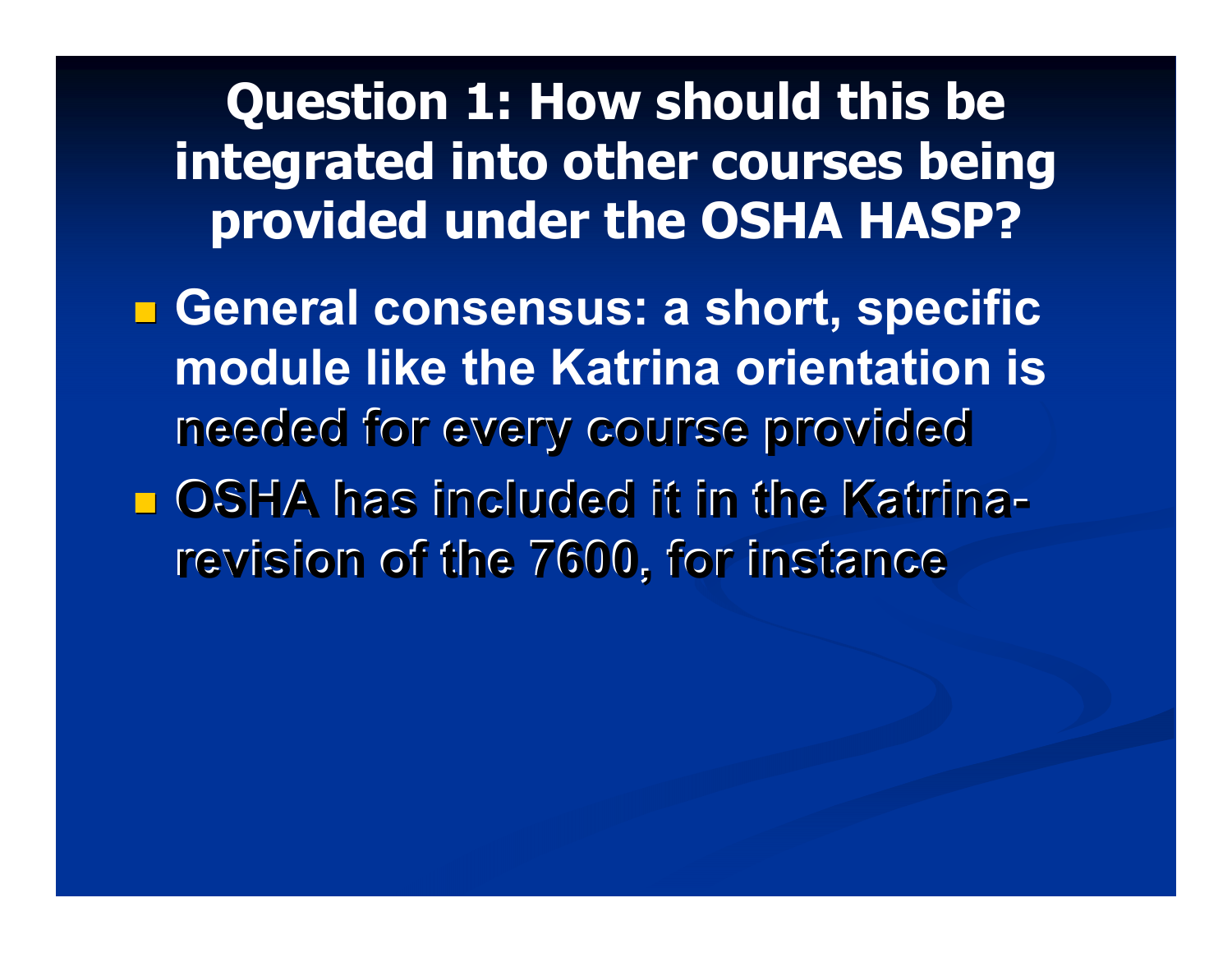## Consensus Statement

**The existing orientation is most effective when** used for the emergency portion of <sup>a</sup> response. More detailed training should be developed for the recovery portion of <sup>a</sup> response  $\mathcal{P}(\mathcal{P})$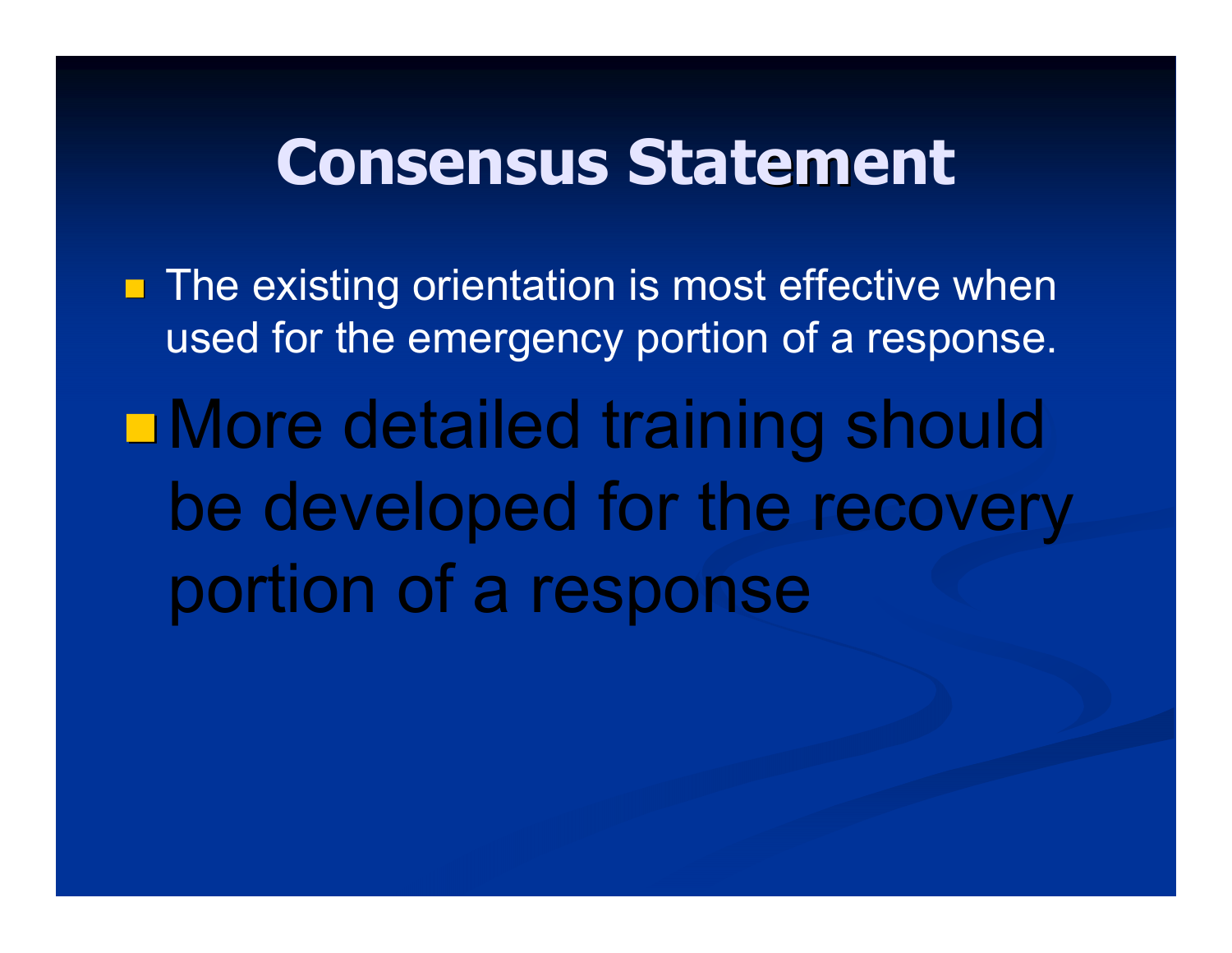#### Question 2: What should be the role for awareness courses?

■ General consensus: WETP should emphasize that awareness training must be considered in the context of the disaster timeline

- There must be a distinct point where awareness training is no longer sufficient
- Should use the DOT Guidebook �approach, define the timeframe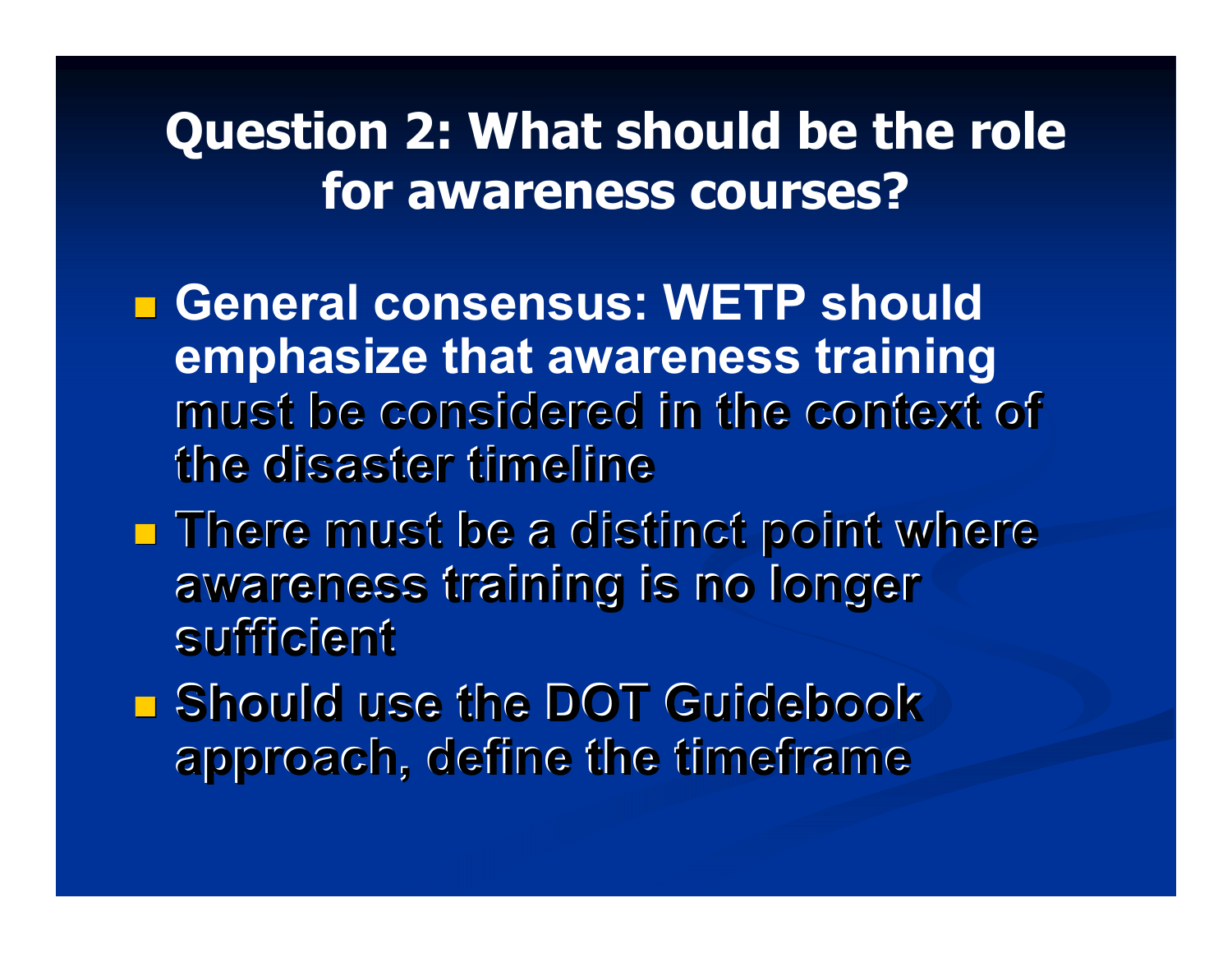#### WETP needs to confront extended "urgency" because it extends risk for response workers

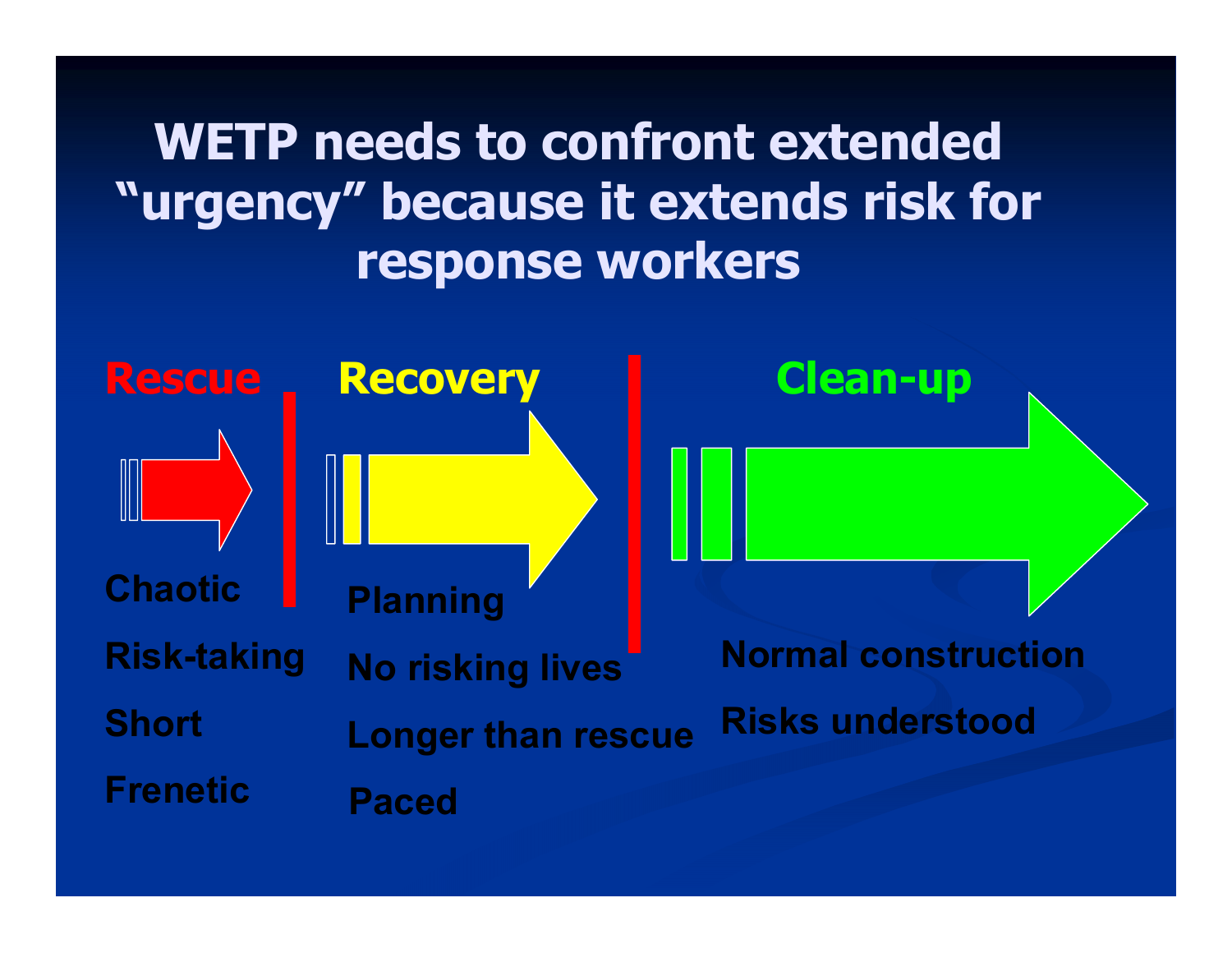## Consensus Statement

■ The orientation needs to be field tested to determine who is using it, how it is being used, and what needs to be added or removed.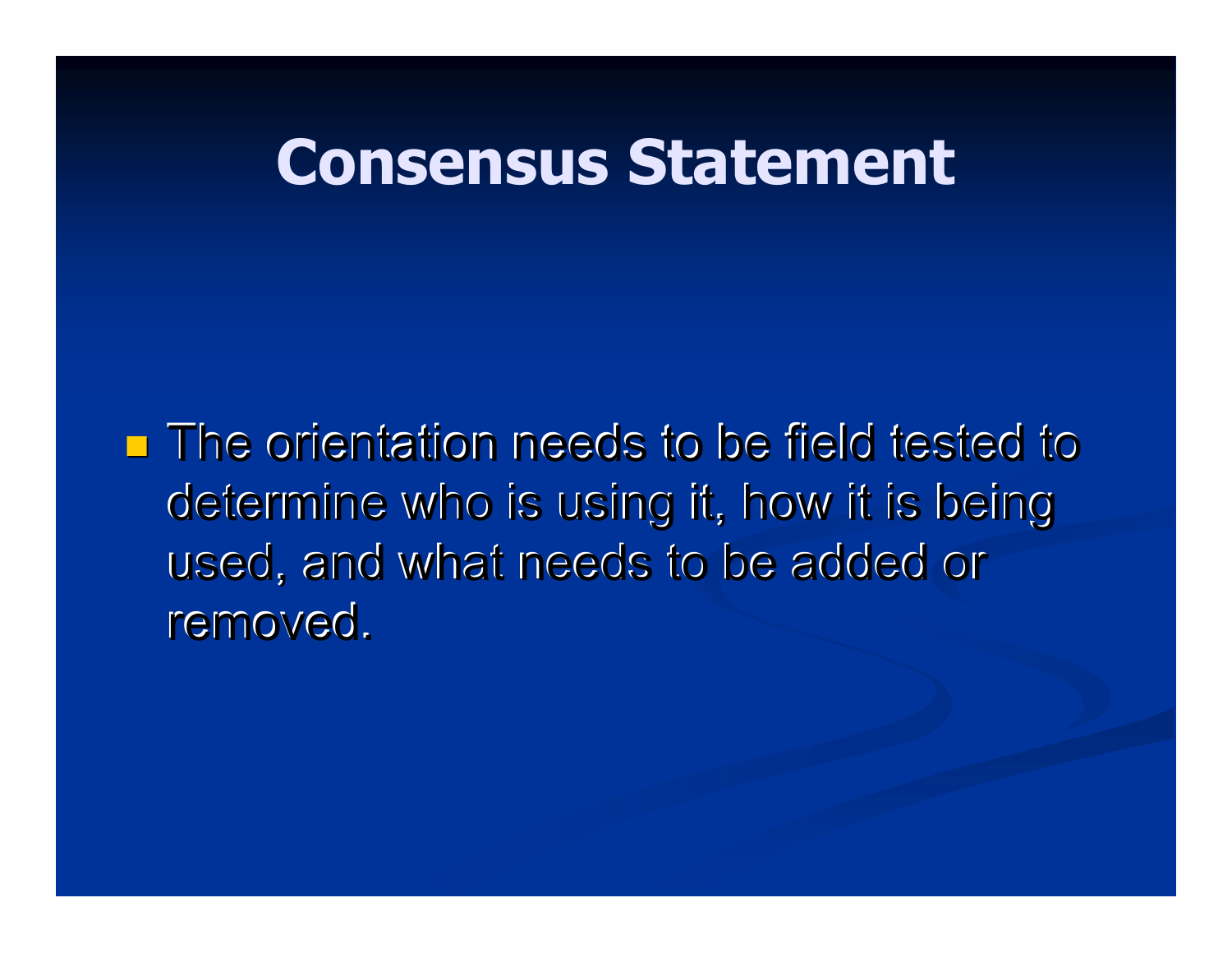#### Question 3: Should the training always include opportunity to wear respirators?

General consensus: Yes, even with awareness training, with the understanding that initially this will be difficult

- �Materials should stress NIOSHapproved respirators
- Must point out what is NOT acceptable, too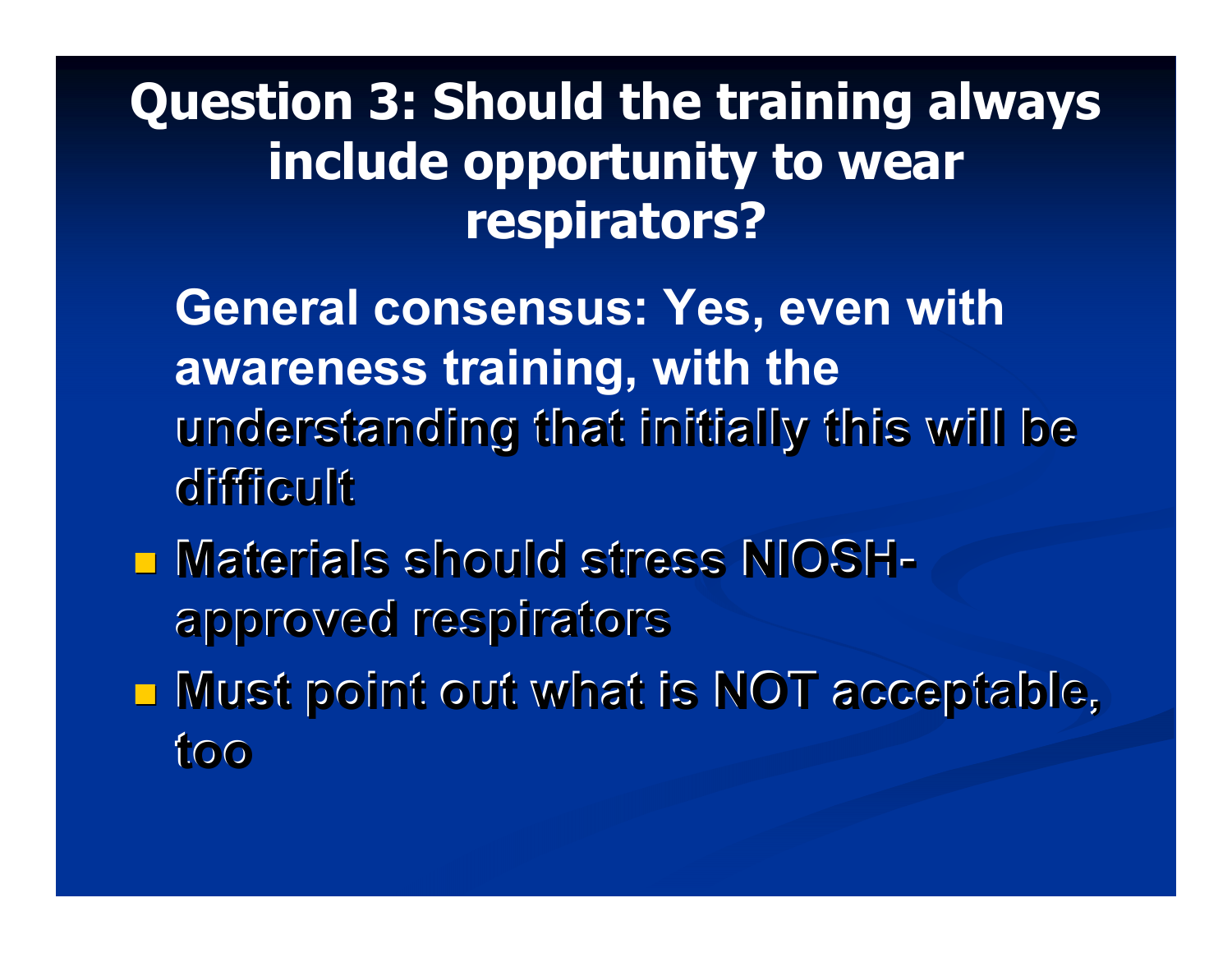# Question 4: What is <sup>a</sup> reasonable amount of time for this training?

■ No consensus reached, too situational **\_ Should focus not on whether 15** minutes is possible, but what can we do to maximize training in that time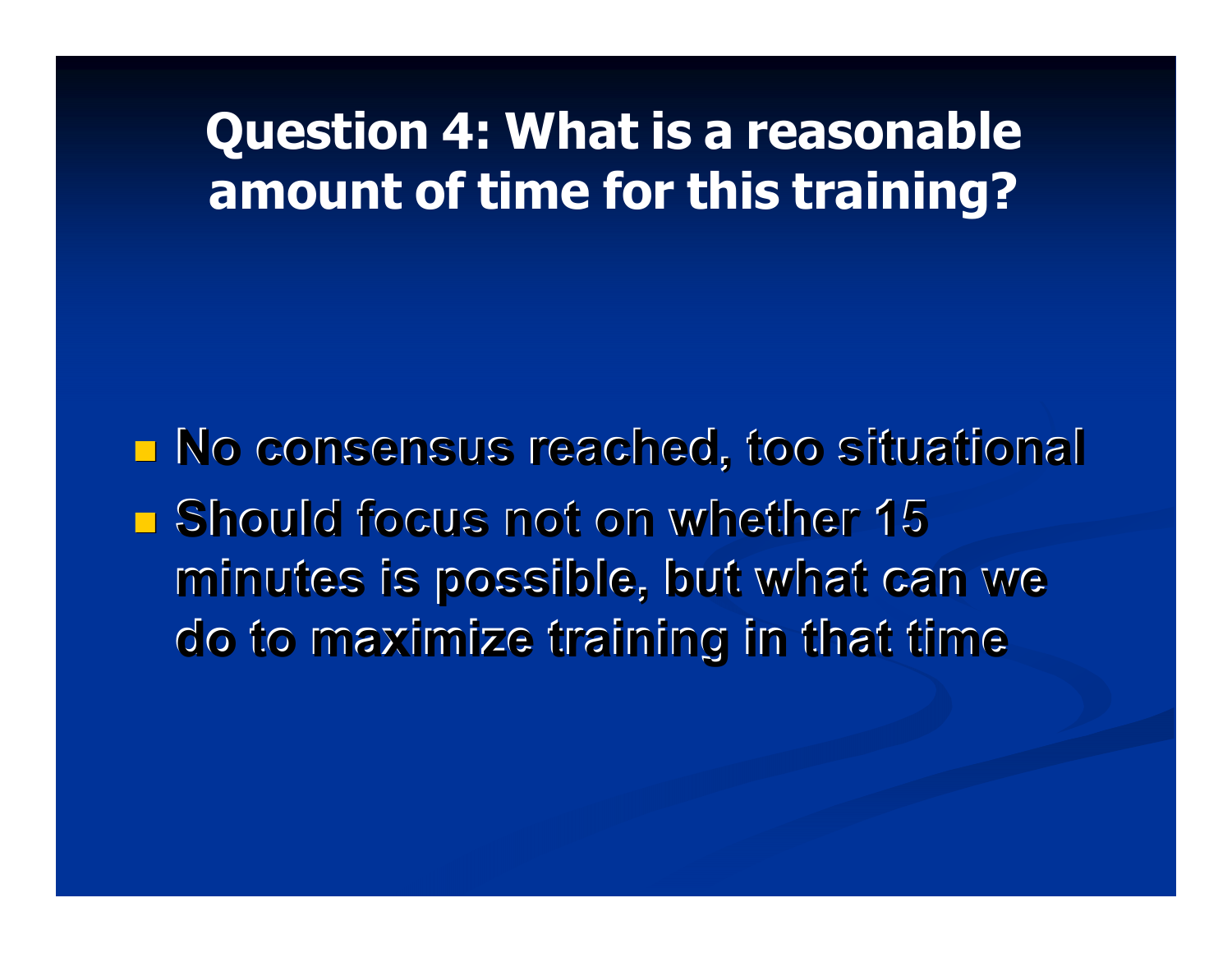# Question 5: Should government attempt to standardize this training?

■ Not discussed at length, but concern ■ Felt OSHA needed to allow more with identifying and focusing training for populations argued against it options in the 7600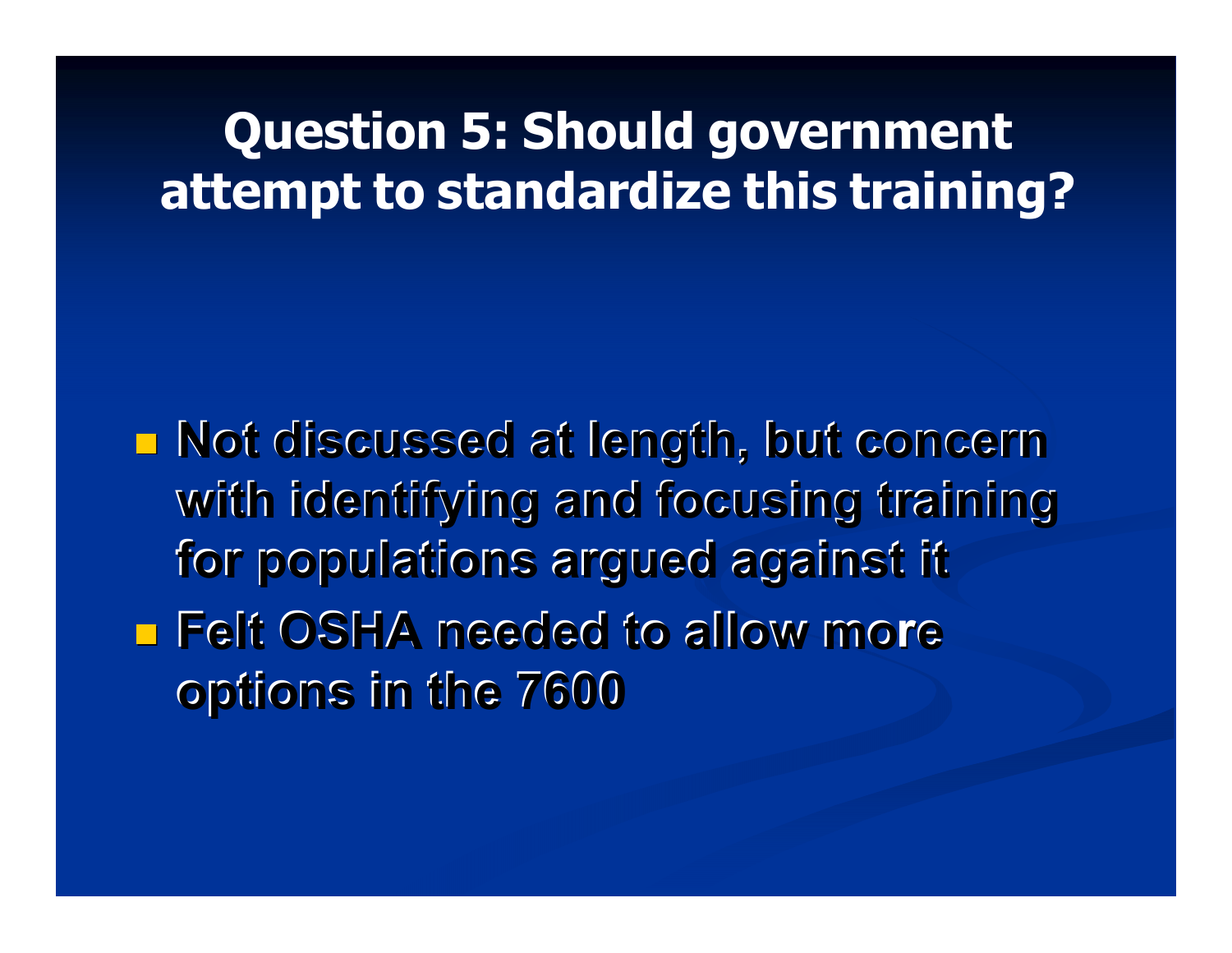## Consensus Statement

�**Different methods of training should be** implemented for day laborers or workers who don't speak English and don't read Spanish very well.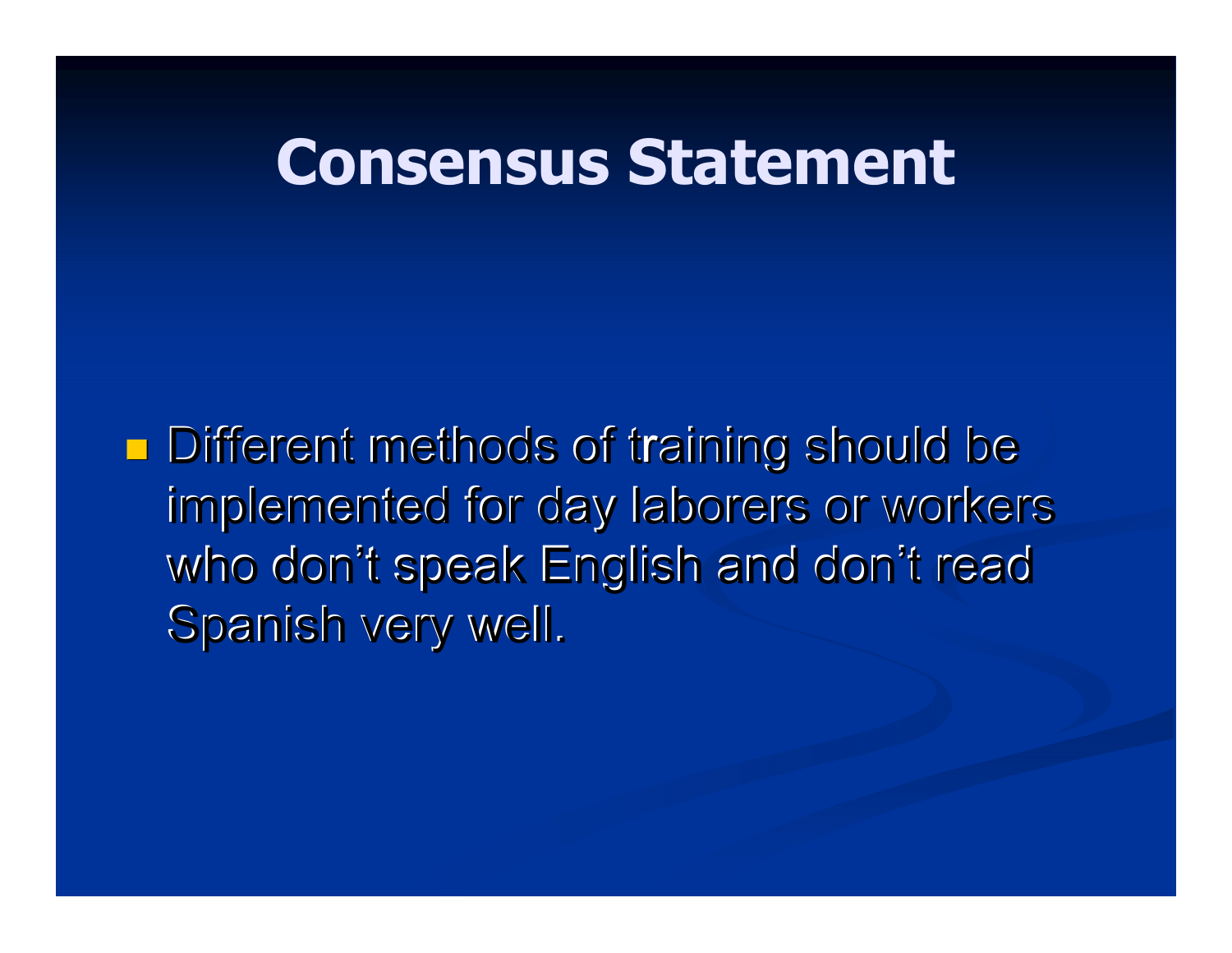#### Question 6: What should WETP do to ensure it is able to respond quickly in the next disaster?

■ Awardees should prepare awareness programs for their areas based on the most likely scenarios.

- Earthquakes in CA
- $\blacksquare$  Tornadoes in the midwest
- White Castle food poisonings in Baltimore

■ Consider a "training team"approach similar and possibly tied to OSHA teams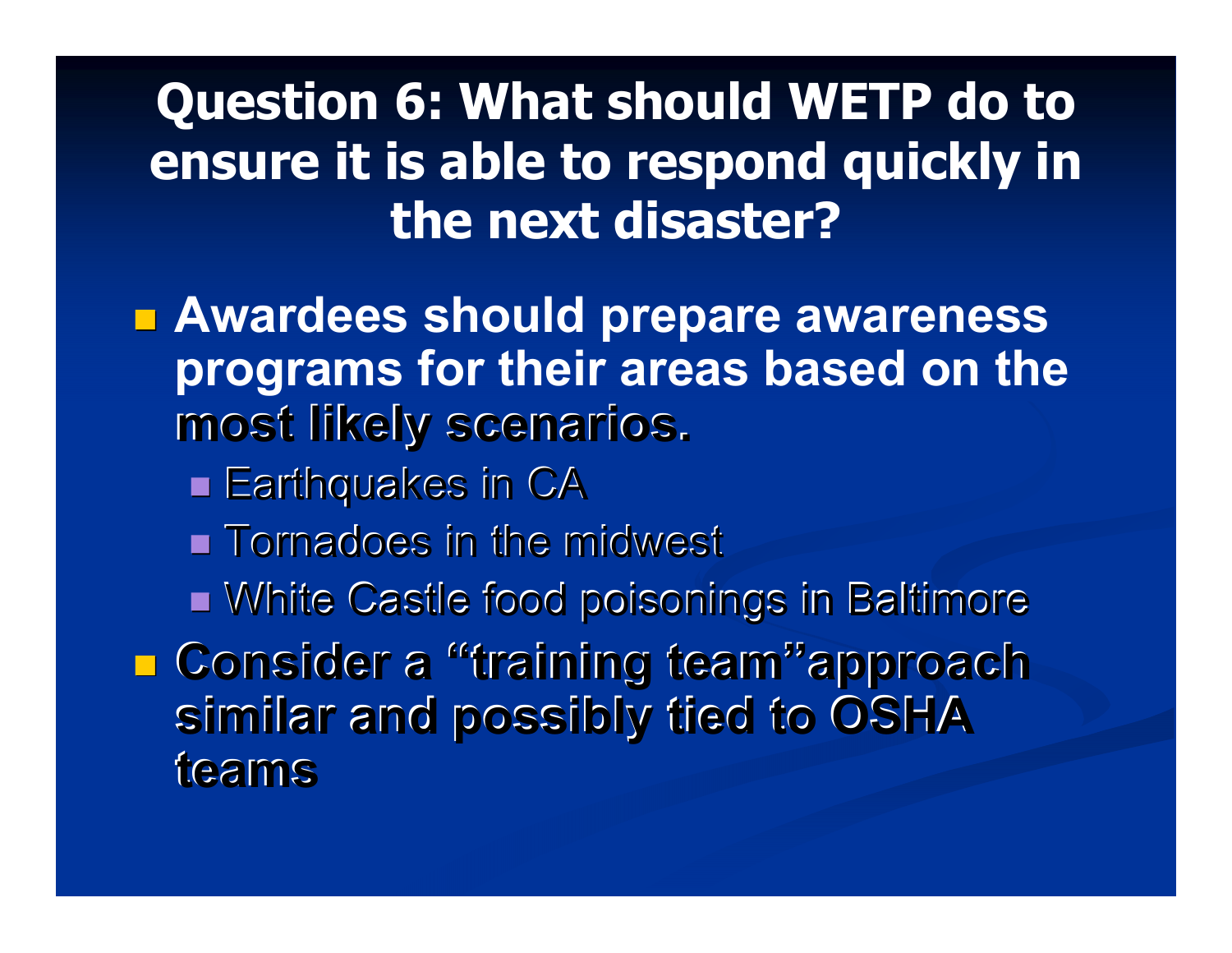#### Question 7: How should advanced training technologies be used in future events?

■ Consensus: It is impossible to predict what training methods will be most effective for <sup>a</sup> particular event, consequently ALL methods should be developed

■ Need to be sure basic paper documents are available, preferably in <sup>a</sup> kit